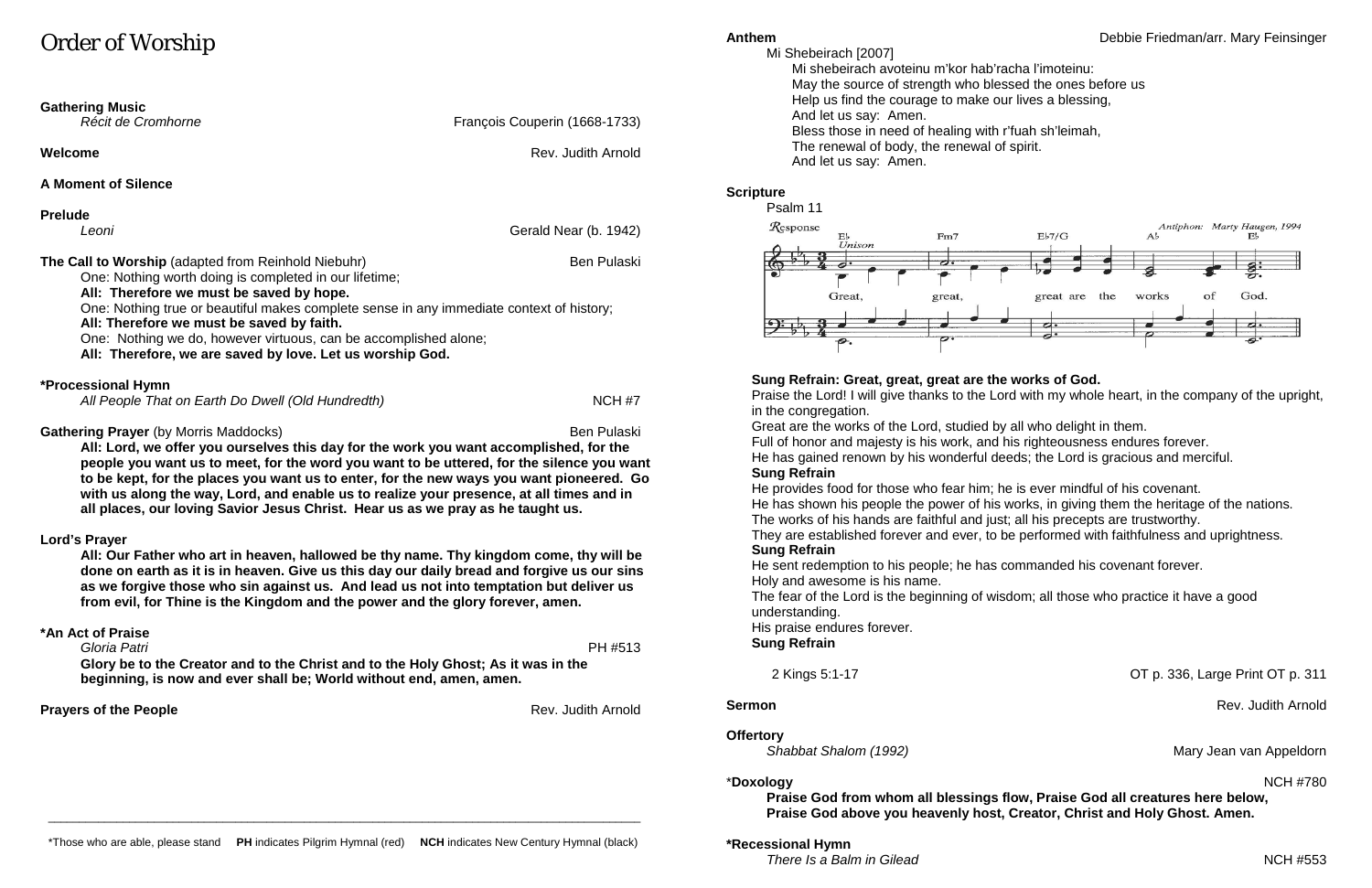**Benediction** Rev. Judith Arnold Rev. Judith Arnold Rev. Judith Arnold Rev. Judith Arnold Rev. Judith Arnold Rev. Judith Arnold Rev. 3

## **Passing the Peace of Christ**

 *(Please offer "peace" or "The peace of Christ" to your neighbor as you depart)*

### **Postlude**

*Old Hundredth (vs. 4)* arr. Robert Lau

# Meet Our Church

**First Congregational Church in Winchester, UCC,** *An Open and Affirming Congregation* 21 Church Street, Winchester, MA 01890 781-729-9180 **www.fcc-winchester.org**

We are a Christ-centered, nurturing community: growing in faith, serving in love, welcoming all with joy.

The Congregation, Ministers To The World Rev. William Burhans, Lead Pastor Rev. Ms. Judith B. Arnold, Associate Pastor Ms. Kathleen Zagata, RN, MS, CS, Minister of Congregational Health & Wellness Ms. Jane Ring Frank, Minister of Music & Worship Arts Mr. Ben Pulaski, Minister of Faith Formation: Children & Youth Mr. Jeffrey Mead, Organist Mr. Bradley Ross, Sexton Mr. Tyler Campbell, Assistant Sexton Ms. Sarah Marino, Office Manager The Rev. Dr. Kenneth Orth, Pastoral Counselor (Affiliate)

# Welcome!

We are happy you have joined us today for worship. We hope that in the coming hour of quiet, song, prayer, sacred scripture, and communal gathering, you will awaken more fully to God's presence in your life and the world around us.

### **Restrooms**

Restrooms are located down the stairs as you first enter the front doors of the church.

### **Accessibility**

Listening devices are available in the back of the sanctuary for the hearing impaired. An after-worship coffee hour is held in Chidley Hall on the bottom floor of the church building. An elevator is located out the doors to the right of the front chancel area and down the hall. Please ask a greeter if you need assistance.

### **Childcare**

Children are always welcome in the sanctuary! We appreciate the sounds of little ones among us. If you'd prefer, there is a professionally staffed nursery on the floor beneath the sanctuary. Ask a greeter if you need help finding it.

### **Family Room**

There is also a comfortable room with sofas, chairs, carpet and an audio link to the service for when you need more room to attend to your family. It is located just outside the doors to the right of the front chancel area.

### **Children (Stepping Stones) and Youth Church School**

Classes for children and youth in pre-k through 12th grade are taught during worship. Families begin the worship service together in the sanctuary. Children are then invited to join us at the front (if they are comfortable) for the Time for the Young. Afterwards, the children and youth are led to their classrooms by their teachers.

### **Get connected!**

Please tell us about yourself and/or request a prayer by filling out a Welcome/Prayer Request Card found in each pew and place it in the offering plate when it passes. We look forward to getting to know you at Coffee Hour, held downstairs immediately following the service. You can also learn more about our community through our website and Facebook page: **www.fcc-winchester.org**

**facebook.com/fccwucc**

**Text FCCW to 22828 to join our email list**

## **October 9, 2016**

The Twenty-Eighth Sunday in Ordinary Time 10:00 Worship Service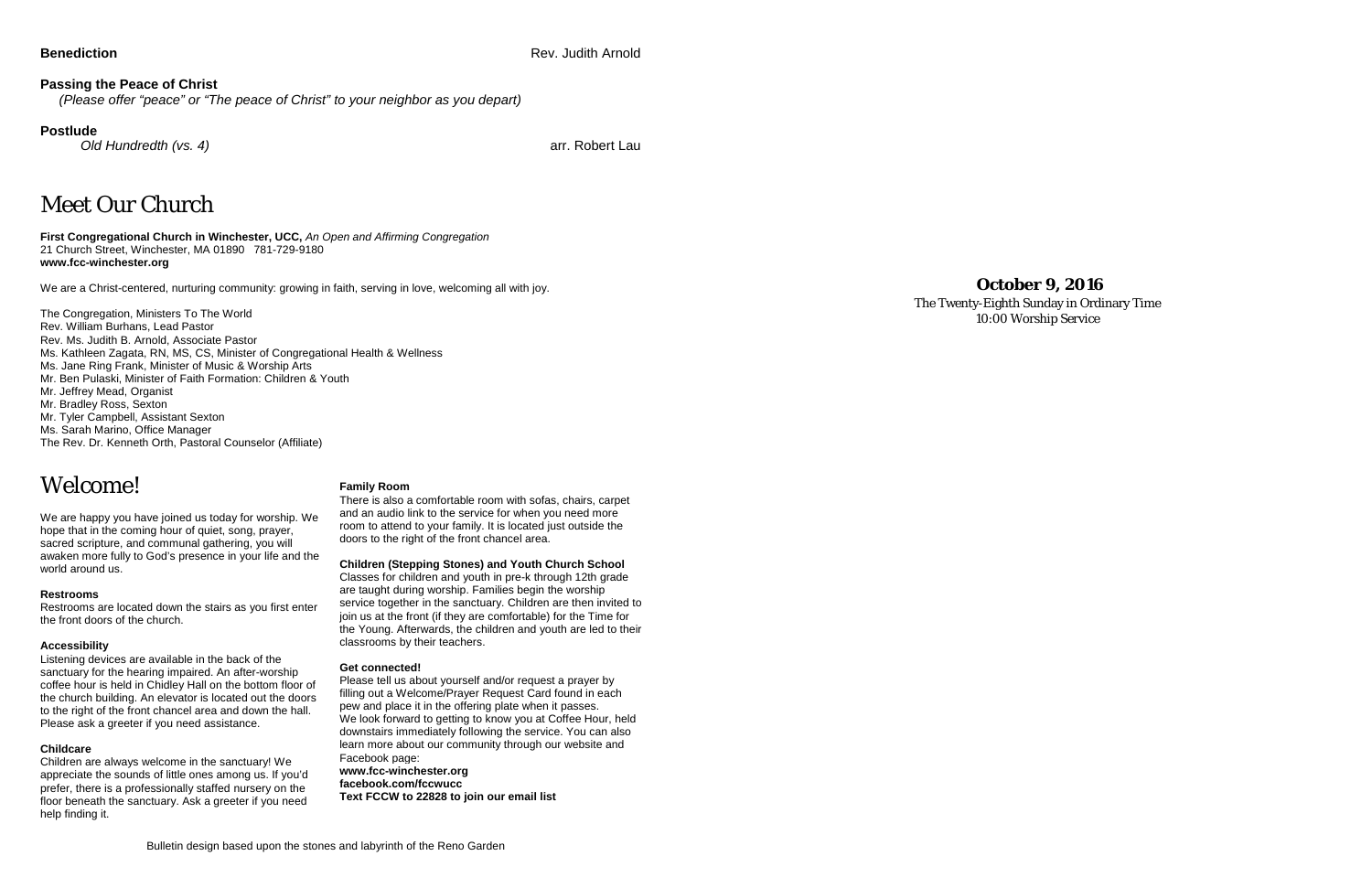# Today's Worship Service

## **Sanctuary Flowers**

Today's Chancel flowers are given to the glory of God, and in honor of our families by Rick Forzese and Julianne Zimmerman. The Narthex flowers are given in loving memory of John E. and Louise H. Allen by their family.

## **Special Note:**

This morning, the Senior Choir is singing *Mi Shebeirach* in honor of the Jewish High Holy Days. The ten-day period beginning with Rosh Hashanah (Jewish New Year) and ending with Yom Kippur (Day of Atonement) is a sacred time, calling for meditation, reflection and repentance. The "Mi Shebeirach," a prayer of compassion and healing, represents hope and gratitude for those engaged in personal, physical and spiritual struggles. These comforting words are often spoken at the beginning of Yom Kippur services.

## **Second Wednesday Bible Study**

Meets in the Health Ministry Office at 7:00 p.m. This month the second Wednesday is October 12. Each month's meeting stands on its own – so come when you can and don't when you can't. Along with learning about the Bible, there is space for doubt, challenge and interpretation. This month we will begin reading Paul's letter to the Galatians, where he addresses a church unclear about how to meld Jewish heritage with Christian belief. Come join us. We end promptly at 8:30.

# Upcoming Events

## **The Dwelling Place needs volunteers for Saturday, October 15th!**

The Leadership Team, the group that has strategic decision-making responsibility in our church, is having its October meeting on the 16<sup>th</sup>.

We are looking for **4-6 volunteers** to prepare and serve a meal for about 25 people at the Dwelling Place on **Saturday, October 15th**. The Dwelling Place is a collaboration of area churches that prepares and serves meals at the United Methodist Church in Woburn for individuals and families in need. Our FCC is responsible for preparing and serving the meal on the third Saturday of each month.

Can you and your family or friends help?

- · Volunteers can be adults and children.
- · Serving time is only 2 hours -- from 5 p.m. to 7 p.m.
- · The food is simple and easy to prepare.

If you want to serve but are not sure you can prepare the food, we can help with that. To sign up, please contact your FCC Dwelling Place coordinators:

Lisa Loughlin (781.346.1241) lisa3abp@aol.com Linda Alexander (617.763.0650) lgalexander@comcast.net

**"Let's Talk About Faith"** even if we're not sure we 'have it' and even if we're not all that comfortable talking about *it*. The Adult Faith Exploration Ministry is hosting **a 3-part series on Faith**. Session 1: What is *it*? Session 2: How do you get *it*? Session 3: What do you do with *it*? The series will provide a space for us to explore, talk, reflect and learn.

Please join us as we ask these questions and explore many aspects of faith- faith experiences, faith journeys, faith stories, faith traditions and yes, doubt struggles, doubt journeys and doubt stories too.

The **3-part series begins on Sunday Oct. 23 and continues Oct. 30 and Nov. 6. All sessions are after Worship, from 11:30 AM-1 PM.** Light, simple food and child care will be provided. All are welcome-No need to sign up, just come!

## **An invitation to the Leadership Team meeting! October 16th at 11:40 am in the Henry room.**

The first part of this meeting is open to all-comers - please feel invited. We always begin the meeting with an opening devotion and then an opportunity for anyone within our congregation, including representatives of sustaining and living ministries, to bring items to the Leadership Team for presentation or discussion. If there is something that you might like to discuss or present, please let me know.

Thank you.

Penny Sparrow, Moderator pjsparrow2@gmail.com

# People We are Praying for...

Sherman Bull, Laura Bailey's father Healing from bike accident<br>Kelliher Family Healing from bike accident<br>In their grief over the death of Michael Fahey, cousin of Deirdre Giblin<br>The Collins Skinner Family Jen Gilhool<br>Lucy Sanders Family & friends of Ann Miller In their grie<br>
In their grie<br>
For healing Jessica Brand<br>Olivia Bruce Lauterwasser<br>
The family of Steve Moore<br>
The family of Steve Moore<br>
For healing their grief The family of Steve Moore

## <u>Names</u> experimental control of the Purpose

Kelliher Family<br>
McCall Taylor Family<br>
McCall Taylor Family<br>
McCall Taylor Family Healing and support for family illnesses<br>NY firefighter, died in the line of duty In their grief from the passing of Jody's sister, Robyn Comfort In her job search<br>In their grief Healing from trauma<br>For healing

Please let the Deacons or Ministry Team know if you have someone to add or remove from this list.